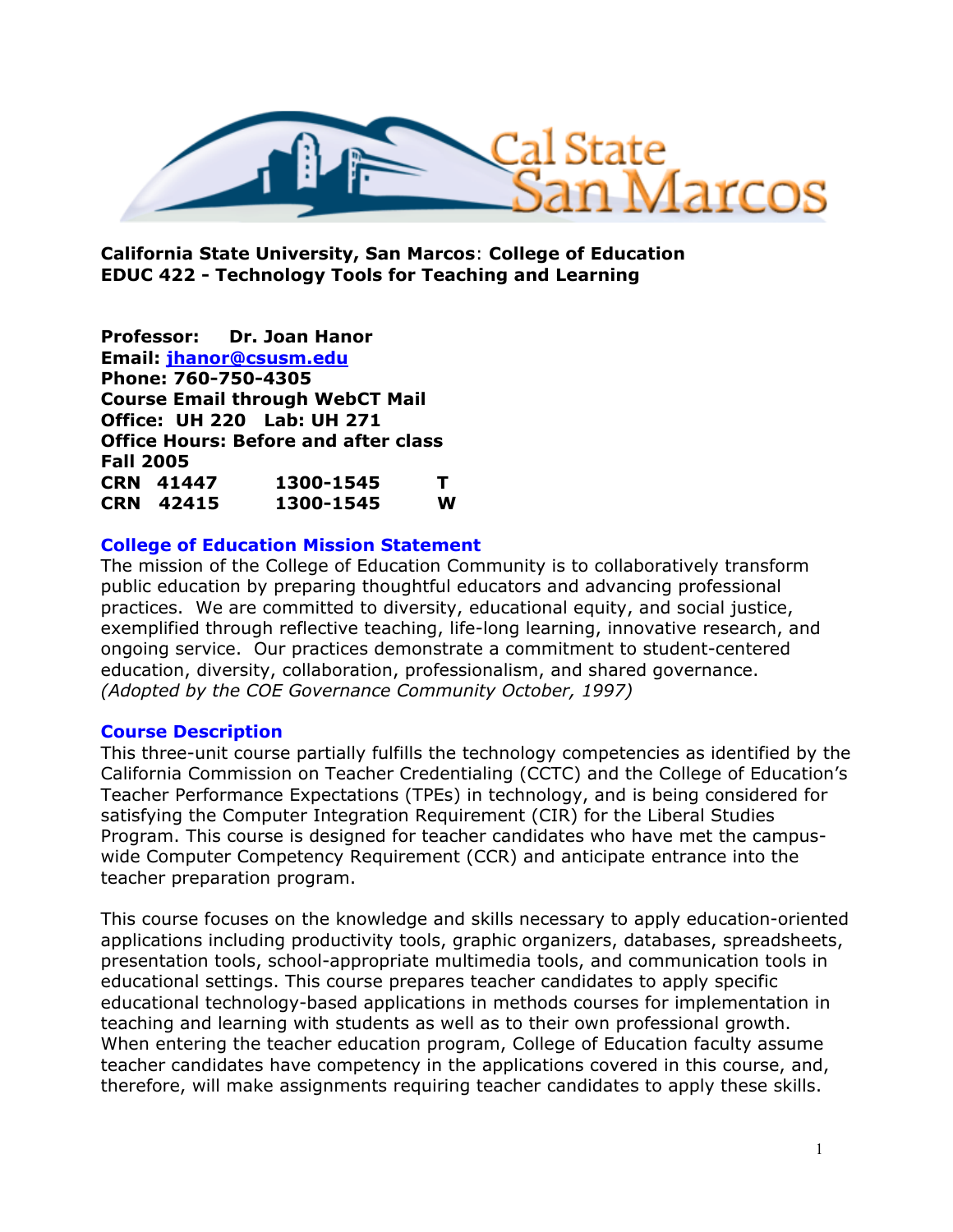# **Prerequisites**

The prerequisite for this course is completion of the campus-wide computer competency requirement. This can be fulfilled by successful completion of one of the following:

- Taking the CSUSM CCR assessment or equivalent course OR
- Completion of an approved computer literacy course at the community college level.
- Teacher assessment tool during  $1<sup>st</sup>$  class meeting.

# **Course Objectives**

Teacher candidates will demonstrate competency in:

- A. Meeting the International Standards for Technology in Education (ISTE) including I, V, and VI outlined below;
- B. Using a set of educational technology tools that are applied in teaching and learning within the credential program and used in public school settings; and
- C. Setting up an electronic portfolio using Task Stream for completion in the CSUSM teacher-credentialing program.

### **Activities and instructional methods for realizing objectives**

- class discussions cooperative small group work lectures class readings
- role playing quest speakers web site access WebCT online discussions
- videos lab demonstrations observations written reading reactions faceto-face meetings

# **Evaluation of attainment of these knowledge bases and skills**

Active class participation online, in study groups, and in class On-line collaborative activities Reading responses Project assessment WebCT discussion participation WebCT discussion facilitation Selected handouts and journal articles posted on WebCT Punctual completion of lab assignments

### **Teacher Performance Expectation (TPE) Competencies**

This course is designed to help teachers seeking the Multiple and Single Subjects Credential to develop the skills, knowledge, and attitudes necessary to assist schools and districts in implementing an effective program for all students. The successful candidate will be able to merge theory and practice in order to realize a comprehensive and extensive educational program for all students. The following TPEs are addressed in this course:

Primary Emphasis TPE 14 CSUSM Educational Technology (Based on ISTE NETS: see below)

Secondary Emphasis: TPE 4 - Making Content Accessible TPE 5 - Student Engagement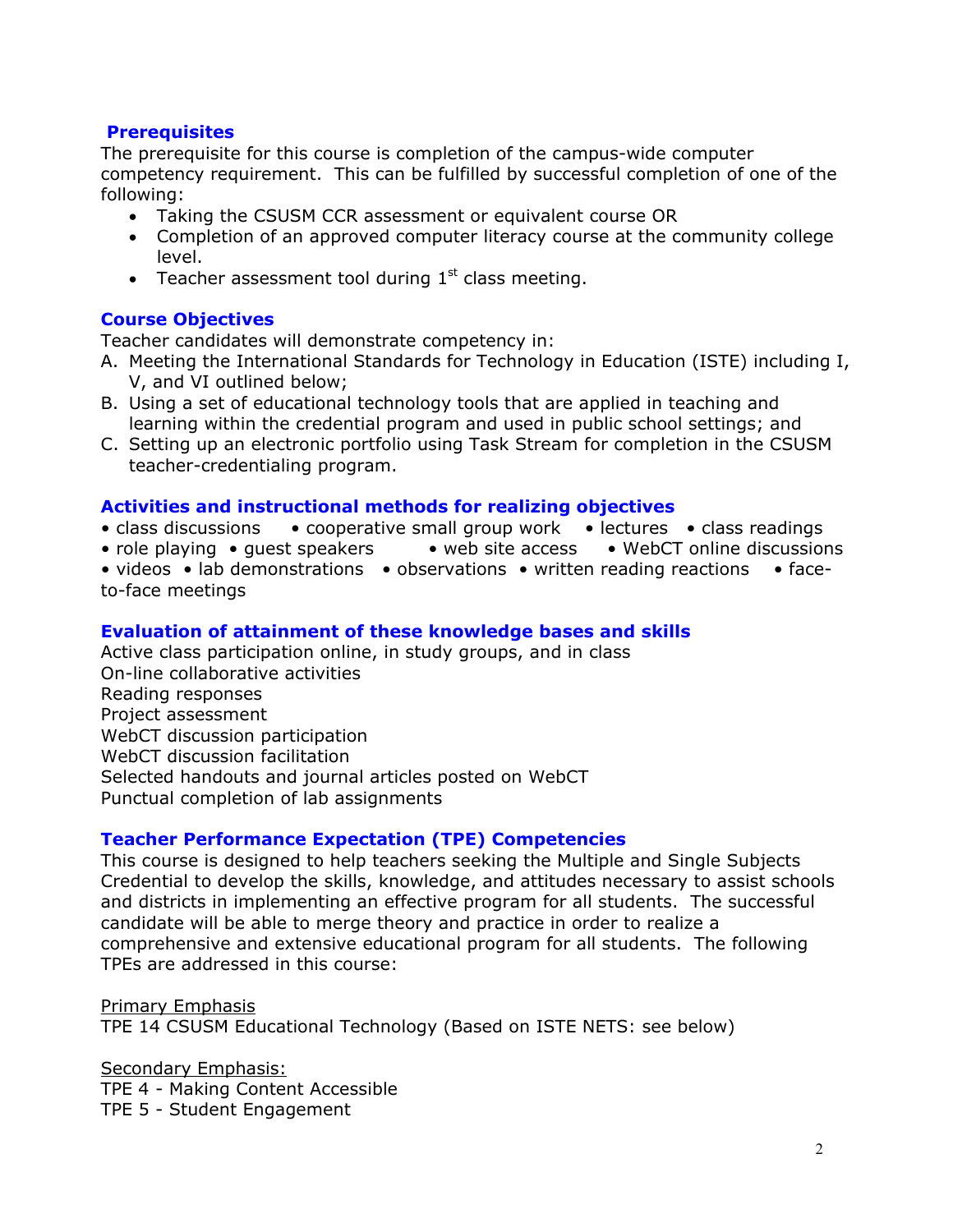- TPE 6 Developmentally Appropriate Teaching Practices
- TPE 7 Teaching English Language Learners
- TPE 12 Professional, legal and ethical
- TPE 13 Professional Growth

# **National Educational Technology Standards for Teachers (NETS-T)**

Teaching Performance Expectation (TPE 14) is based on ISTE NETS standards I-VI (See www.iste.org) for detailed information). This course focuses on ISTE NETS-T standards I, V, and VI and will introduce standards II, III and IV:

I. TECHNOLOGY OPERATIONS AND CONCEPTS.

Teachers demonstrate a sound understanding of technology operations and concepts. Teachers:

- A. Demonstrate introductory knowledge, skills, and understanding of concepts related to technology (**as described in the ISTE National Education Technology Standards for Students NETS-S**).
- B. Demonstrate continual growth in technology knowledge and skills to stay abreast of current and emerging technologies.

### V. PRODUCTIVITY AND PROFESSIONAL PRACTICE.

Teachers use technology to enhance their productivity and professional practice. Teachers:

- A. Use technology resources to engage in ongoing professional development and lifelong learning.
- B. Continually evaluate and reflect on professional practice to make informed decisions regarding the use of technology in support of student learning.
- C. Apply technology to increase productivity.
- D. Use technology to communicate and collaborate with peers, parents, and the larger community in order to nurture student learning.

# VI. SOCIAL, ETHICAL, LEGAL, AND HUMAN ISSUES.

Teachers understand the social, ethical, legal, and human issues surrounding the use of technology in PK-12 schools and apply those principles in practice. Teachers:

- A. Model and teach legal and ethical practice related to technology use.
- B. Apply technology resources to enable and empower learners with diverse backgrounds, characteristics, and abilities.
- C. Identify and use technology resources that affirm diversity.
- D. Promote safe and healthy use of technology resources.
- E. Facilitate equitable access to technology resources for all students.

# **Required Texts and Supplies**

NOTE: It is not necessary to purchase the educational software, as much of the specific software titles are available on the Web in demo-version and/or available on campus.

A. **ISTE** Student Membership:  $(1.800.336.5191)$  (7:00 am to 4:30 pm) (\$54.00) Provide Instructor name, student contact information and payment information.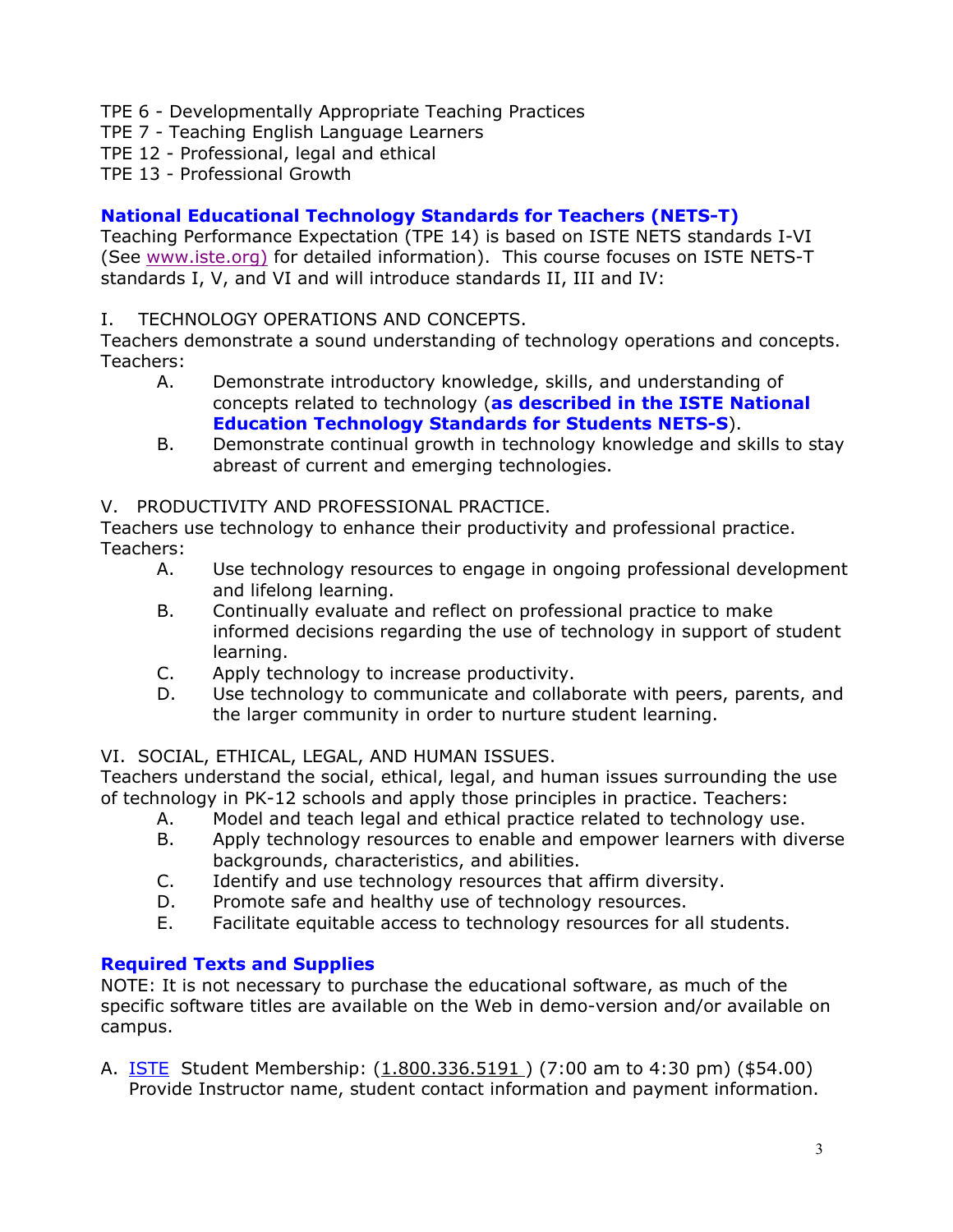- B. Membership to **Task Stream** http://www.taskstream.com/(The cost is approximate, but may change \$25 one semester and up to \$65 for year) You will need a credit card for the charge. See directions at: http://lynx.csusm.edu/coe/eportfolio/index.asp
- C. One CD-R or CD-RW (1x-8x speed)
- D. One mini DV Digital Video Cassette for Digital Video Camera (\* note there may be a potential need for AA batteries for remote microphone so be prepared)
- E. One mass storage device USB key-drive (128MB or greater with extension cable)
- F. Use of campus email account and WebCT for course communication (provided free)
- G. Print Card from ACD 202 or CSUSM library

\*\*Optional: BOOK from ISTE, *Connecting Curriculum and Technology* This is a volume produced by the professional association that contains the educational technology standards for students at all levels as well as sample lessons on how that standards can be implemented in teaching content. This book will be referred to in other CSUSM-COE courses. Supporting Web site http://www.iste.org/

### **Authorization to Teach English Learners**

This credential program has been specifically designed to prepare teachers for the diversity of languages often encountered in California public school classrooms. The authorization to teach English learners is met through the infusion of content and experiences within the credential program, as well as additional coursework. Students successfully completing this program receive a credential with authorization to teach English learners.

*(Approved by CCTC in SB 2042 Program Standards, August 02)*

### **College of Education Attendance Policy**

Due to the dynamic and interactive nature of courses in the College of Education, all students are expected to attend all classes and participate actively. At a minimum, students must attend more than 80% of class time, or s/he may not receive a passing grade for the course at the discretion of the instructor. Should the student have extenuating circumstances, s/he should contact the instructor as soon as possible. *(Adopted by the COE Governance Community, December, 1997).*

A good student is one who adheres to standards of dependability and promptness. If more than two class sessions are missed or there is tardiness (or leave early) for more than three sessions, the teacher candidate cannot receive an A. If more than three class sessions are missed the grade earned cannot exceed a C. Late assignments will be penalized by a deduction in points for each day late. After one week, late assignments receive no credit. If extraordinary circumstances occur, please make an appointment with the instructor. Remember that communication is the key to success.

In addition to attending course sessions, each student will be required to complete lab assignments each week. Some of these assignments require students use campus resources. All students must plan times they can work in labs on campus at least once per week. Students are required to check campus resources and availability of labs. Mac computers are available in ACD 202, UH 271 and UH 360 in addition to other locations such as the library  $2<sup>nd</sup>$  floor. Students are required to use campus issued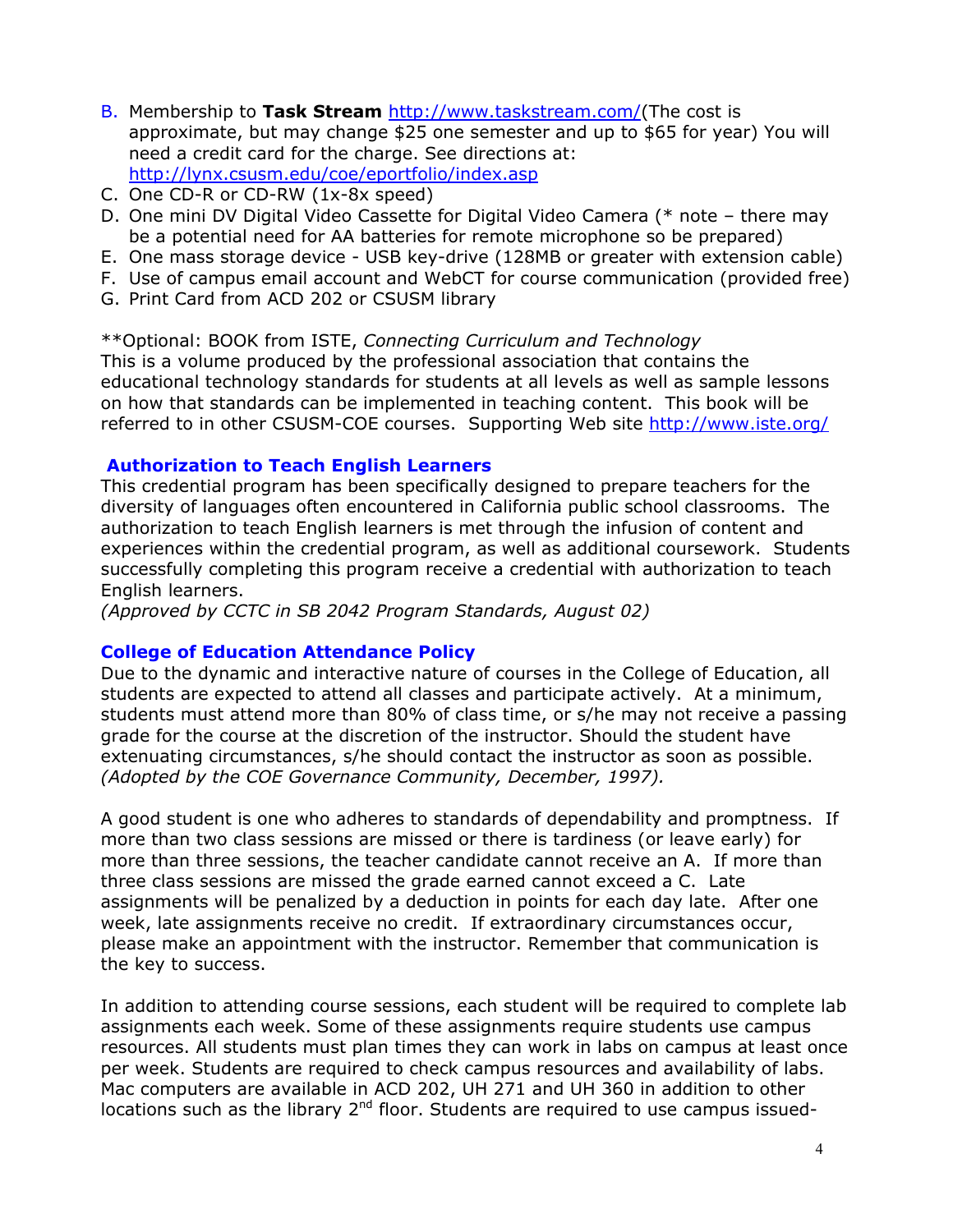email accounts and check email and WebCT at least two times per week to communicate with instructor and peers.

### **CSUSM Academic Honesty Policy**

"Students will be expected to adhere to standards of academic honesty and integrity, as outlined in the Student Academic Honesty Policy. All written work and oral assignments must be original work. All ideas/materials that are borrowed from other sources must have appropriate references to the original sources. Any quoted material should give credit to the source and be punctuated with quotation marks.

Students are responsible for honest completion of their work including examinations. There will be no tolerance for infractions. If you believe there has been an infraction by someone in the class, please bring it to the instructor's attention. The instructor reserves the right to discipline any student for academic dishonesty in accordance with the general rules and regulations of the university. Disciplinary action may include the lowering of grades and/or the assignment of a failing grade for an exam, assignment, or the class as a whole."

### **Students with Disabilities Requiring Reasonable Accommodations**

Students must be approved for services by providing appropriate and recent documentation to the Office of Disable Student Services (DSS). This office is located in Craven Hall 5205, and can be contacted by phone at (760) 750-4905, or TTY (760) 750-4909. Students authorized by DSS to receive reasonable accommodations should meet with their instructor during office hours or, in order to ensure confidentiality, in a more private setting.

### **Professional and Administrative Requirements**:

- 1. Attend all class sessions. Be on time for class and for online discussions. Please WebCT/email the instructor when you are unable to attend class or when you will be late. It is the policy of the CSUSM College of Education that any student who misses 20% or more of class time, class sessions, or on-line discussion time may not receive a passing grade for a course.
- 2. Keep a copy of all of your work. You will want these copies for your records and use in professional portfolio entries. Suggested procedures include:
	- make an EDUC 422 folder on your campus hard drive and save all your files in this folder
	- save a back up of all files on your flash drive
	- email files to yourself for further backup
	- save backups on alternate or home computer
- 3. Complete and submit all assignments and discussions on the due dates for full credit. If you have extraordinary circumstances that impact completion of your assignments, please let the instructor know. Contact the instructor immediately if you have questions or concerns.
- 4. Participate in class and on-line discussions and group activities and demonstrate positive interpersonal skills with classmates and guests.
- 5. Select one or two class "buddy" (e.g., study group member or WebCT Discussion teammate) to ensure that you receive information and handouts if you must miss a class.

Buddy Name e-mail Phone **FAX**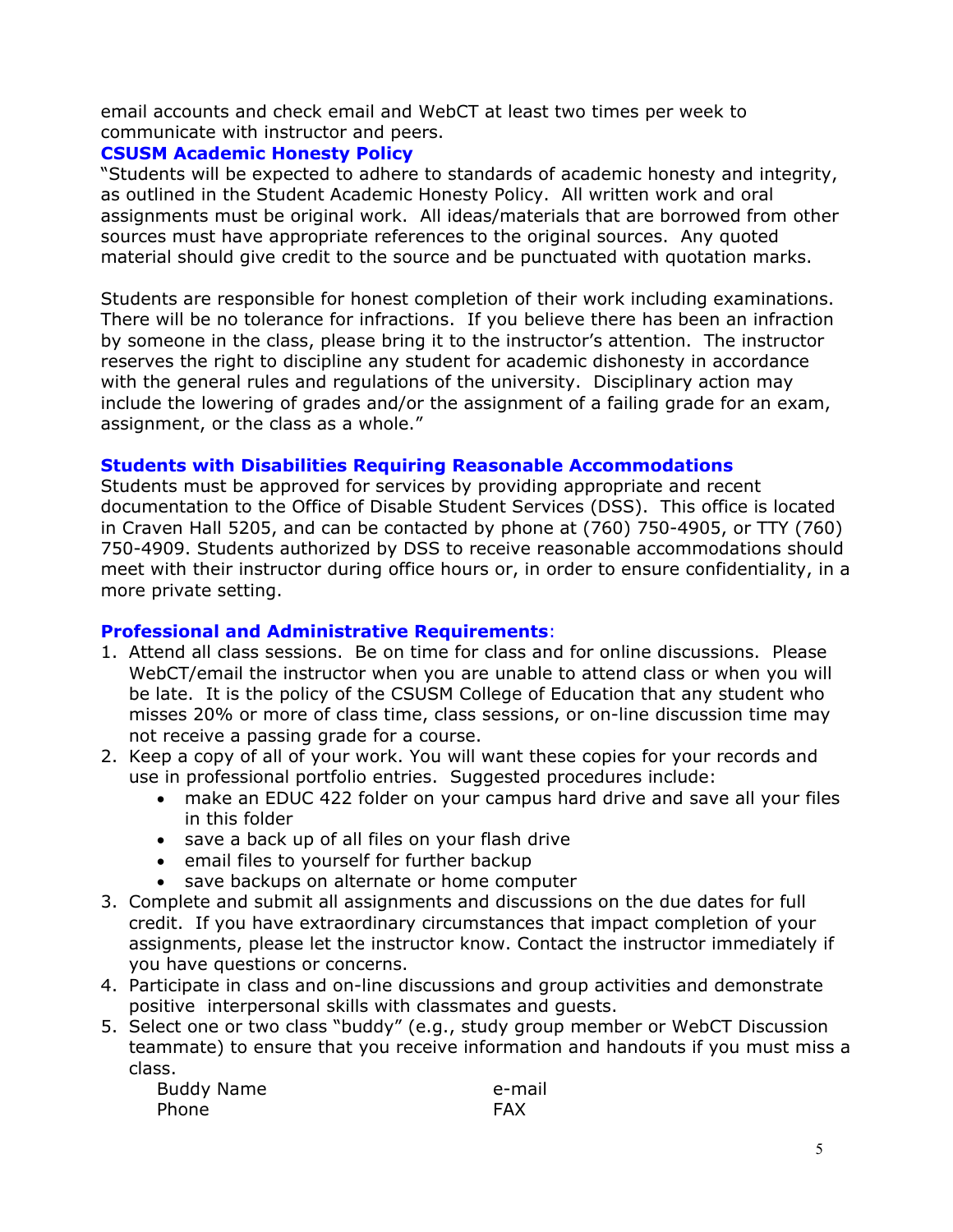| EDUC 422 Course Assignments and Weight for Course Grades |                                                                                                                                                                                                                                                                                                                                                                                                                                                                                                                                                                   |                |  |  |
|----------------------------------------------------------|-------------------------------------------------------------------------------------------------------------------------------------------------------------------------------------------------------------------------------------------------------------------------------------------------------------------------------------------------------------------------------------------------------------------------------------------------------------------------------------------------------------------------------------------------------------------|----------------|--|--|
| <b>Assignment</b>                                        | Description                                                                                                                                                                                                                                                                                                                                                                                                                                                                                                                                                       | pts            |  |  |
| Intro Letter                                             | The purpose of this assignment is for students to introduce themselves and demonstrate the<br>ability to use a word processor including a variety of formatting and graphics.                                                                                                                                                                                                                                                                                                                                                                                     | $\overline{4}$ |  |  |
| Backflip /<br>Internet                                   | This web-based resource/tool helps the user organize and manage online resources for projects<br>and courses. Students explore and evaluate educational web sites and resources and record the<br>usefulness through descriptions. This tool enables teacher candidates to continue organizing and<br>sharing resources throughout their program experiences.                                                                                                                                                                                                     | 5              |  |  |
| Inspiration                                              | This project involves the use of concept-mapping software for brainstorming an educational<br>topic using text and graphics. The activity provides an opportunity to consider this application<br>for support of writing with students in K-12 classrooms.                                                                                                                                                                                                                                                                                                        | 5              |  |  |
| Filamentality                                            | This project uses a template/tool on the web to create a webpage to present an activity for<br>students to explore concepts related to standards and specific curriculum topics. These projects<br>are explained and linked on a web page uploaded to a remote server for sharing with others.                                                                                                                                                                                                                                                                    | 5              |  |  |
| Copyright                                                | The purpose of this assignment is to become familiar with fair use and copyright laws, and use<br>of appropriate APA format and citations. Students will share their learning after becoming<br>knowledgeable about various issues related to ISTE NETS for Teachers, Standard VI.                                                                                                                                                                                                                                                                                | 5              |  |  |
| Journal                                                  | Students reflect on course readings and activities from the ISTE website that supports topics<br>related to the ISTE standards. Entries are made to the journal weekly. The journal is submitted<br>at midterm and near the end of the course for credit. (8 pt for each journal)                                                                                                                                                                                                                                                                                 | 16             |  |  |
| Spreadsheet                                              | This activity provides an opportunity for students to use a spreadsheet in a variety of ways to<br>organize and present information. Various tasks provide an opportunity for teacher candidates<br>to reflect on educational appropriate uses of a spreadsheet tool and differentiate between<br>various tools for organizing information.                                                                                                                                                                                                                       | 5              |  |  |
| Newsletter                                               | Create an appealing, newsworthy, and interesting newsletter for parents with information about<br>your classroom. Use of graphics, content and layout will be considered and assessed. Teacher<br>candidates will use a rubric to provide feedback to classmates during a class meeting. This<br>includes an original scanned artwork.                                                                                                                                                                                                                            | 5              |  |  |
| PowerPoint                                               | Students will create a four slide project using special features of the program and content<br>related to a topic from the CA content standards. Articles from ISTE Learning and Leading<br>with Technology will guide the content of the project. This assignment provides students with<br>an opportunity to use skills in researching, referencing and presentation to learn and share a<br>topic related to educational technology issues.                                                                                                                    | 5              |  |  |
| Database                                                 | Students will use a database tool to input and organize information. A report will be generated<br>to document skills with this tool. Students will also understand how online databases provide<br>opportunities to search for information related to an educational topic.                                                                                                                                                                                                                                                                                      | 5              |  |  |
| Video<br>Software<br>Project                             | Working collaboratively, students will produce a short video focused on standards and<br>classroom use of educational software. Students will learn how to use digital video cameras,<br>how to edit and prepare a project for sharing electronically. The video will demonstrate<br>students' understanding of how to assess educational specific software in terms of student<br>academic content standards, learning needs and strengths and weaknesses of the software.                                                                                       | 5              |  |  |
| Narrative                                                | Students create a narrative using persuasive writing to document their proficiencies related to<br>the ISTE standards. Instructor provides feedback and recommendations required for portfolio.                                                                                                                                                                                                                                                                                                                                                                   | 5              |  |  |
| Midterm                                                  | This is a performance based assessment at approximately midterm.                                                                                                                                                                                                                                                                                                                                                                                                                                                                                                  | 7              |  |  |
| Portfolio /<br><b>Task Stream</b>                        | This introduces the online portfolio that will be used throughout the CSUSM teacher<br>preparation program. Students set up the artifact tracking sheet and use the Task Stream<br>template to respond to the Teaching Performance Expectations (TPE 14) that are part of this<br>course. Teacher candidates will build on the work begun in EDUC 422 so that the portfolio<br>submitted at the conclusion of the program accurately verifies meeting the standards for<br>completion of all TPEs. This includes 1 pt for scanned document/Statement of Own Work. | 8              |  |  |
| Attendance<br>&<br>Participation                         | Teacher candidates are expected to have a positive disposition toward teaching and learning.<br>Students should help each other and create a positive classroom environment for everyone. This<br>means having a positive attitude in class, being on time and actively engaged in discussions and<br>activities both in class and online. This includes 1 point each for prompt confirmation of membership<br>to ISTE & Task Stream (by second class).                                                                                                           | 15             |  |  |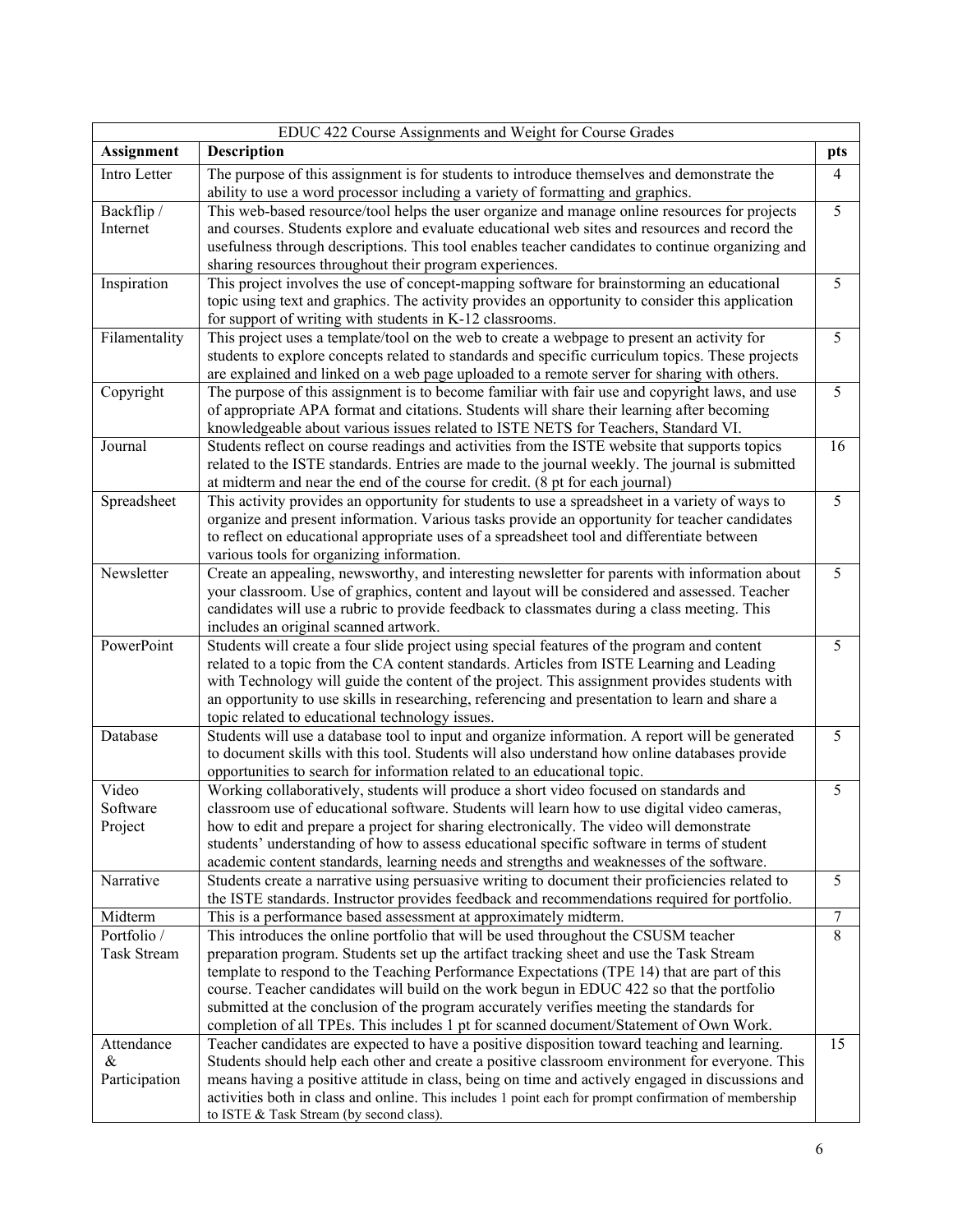| Total                                                                                                                 | 100 |  |
|-----------------------------------------------------------------------------------------------------------------------|-----|--|
| All assignments, requirements, due dates and scoring rubrics will be available through WebCT. Students must check the |     |  |
| calendar and assignment sections regularly for updates.                                                               |     |  |

### **Assessment**

In order to successfully complete this course, all assignments must be completed at an acceptable level noted on assignment directions and rubrics. Late assignments will loose credit points for each day late and will not be accepted after seven days tardy. In addition to the assignments described above, performance assessment will be on student's cooperation and flexibility in response to unforeseen challenges and student's ability to perform tasks using a variety of technology tools.

Because the content of this course contributes to passage of multiple TPEs, successful completion is imperative. Failure to successfully complete this course will prohibit a teacher candidate from continuing in the program beyond the first semester. The percentage of weight of each assignment is noted next to the descriptions. Late assignments or assignments missing required elements receive reduced points.

#### **Grading Procedures And Assignments**

Grading is calculated on the standard of

| $94 - 100 = A$  | $80 - 83 = B$   | $70 - 73 = C$  |
|-----------------|-----------------|----------------|
| $90 - 93 = A$   | $77 - 79 = C +$ | $60 - 69 = D$  |
| $87 - 89 = B +$ | $74 - 76 = C$   | below $60 = F$ |
| $84 - 86 = B$   |                 |                |

# **Criteria for Grading Assignments**

A 90-100% Outstanding work on assignment, excellent syntheses of information and experiences, great insight and application, and excellent writing. B 80-89%

Completion of assignment in good form with good syntheses and application of information and experiences; writing is good.

C 70-79%

Completion of assignment, adequate effort, adequate synthesis of information and application of information and experiences, writing is adequate.

### $D = 60 - 69\%$

Incomplete assignment, inadequate effort and synthesis of information,writing is less than adequate.

### **Grading Policy**

An **A** student is one who: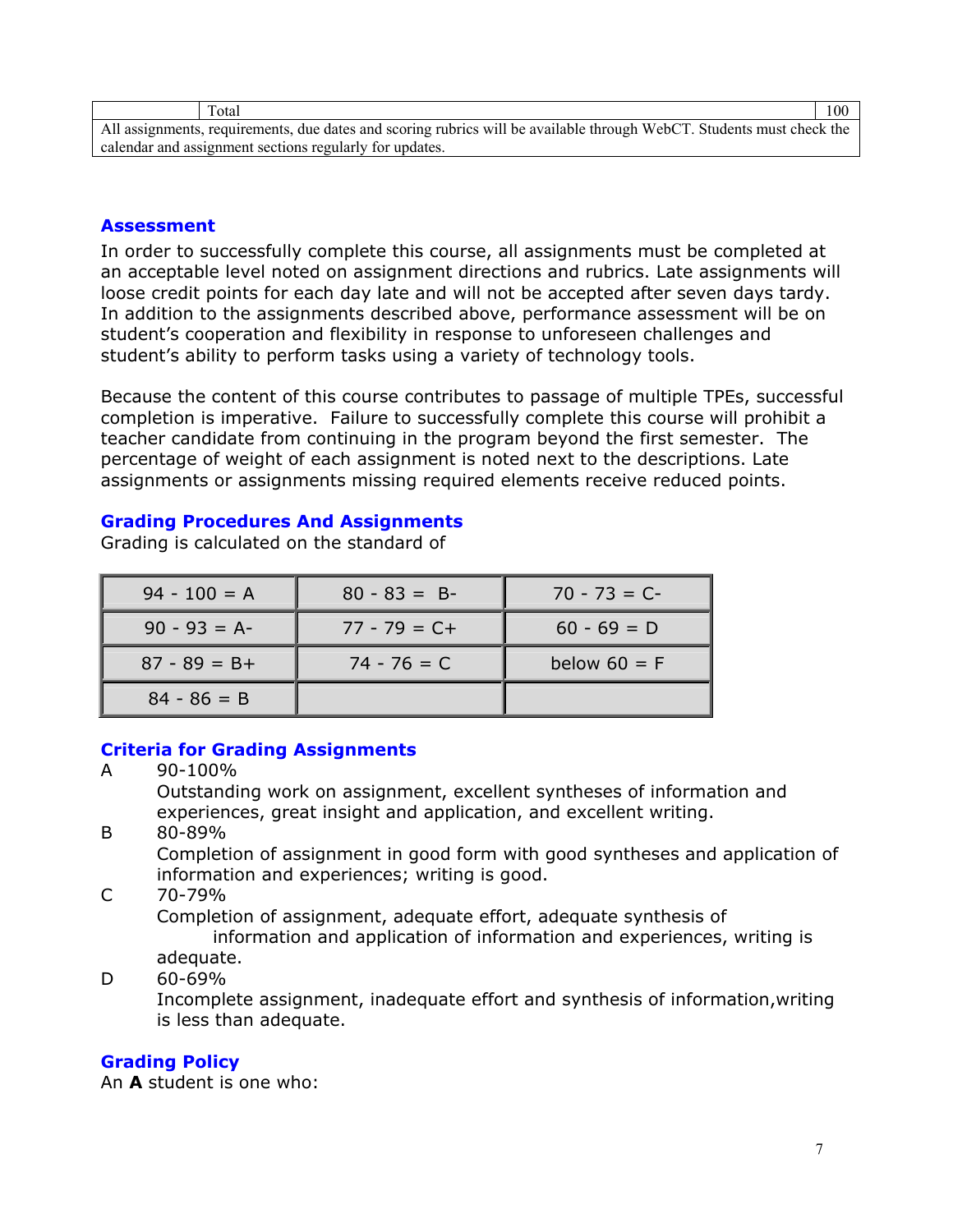- completes all assignments on time and demonstrates the ability to summarize, analyze, and/or reflect at high levels.
- varies sources of information for assignments, demonstrating high degree of effort in pursuing varied perspectives around important educational issues.
- completes all the reading assignments and develops thoughtful and thorough responses.
- produces work that reveals a strong commitment to self-discovery and learning.
- produces work at a high professional level in terms of both writing and content.
- develops a high quality presentation, demonstrating significant learning around a contemporary issue.
- presents confidently and intelligently, demonstrating effective teaching skills.
- completes assignments in/out of class with a focus on learning and exploration, pushing him/herself to better understand the profession through quality work.
- attends almost every class meeting and is fully engaged during class.
- pushes him/herself to new understandings by participating in discussions, sharing his/her opinions, and valuing others' perspectives both in class, online, and in study groups.
- contributes to the positive environment of the class by respecting all members.

A **B** student is one who:

- completes all or almost all assignments, all or most on time, and demonstrates the ability to summarize, analyze, and/or reflect at fairly high levels, showing consistent improvement over time.
- varies sources of information for assignments, demonstrating high degree of effort in pursuing varied perspectives around important educational issues.
- completes all or most of the reading assignments and develops thoughtful and fairly thorough responses.
- produces work that reveals a commitment to self-discovery and learning.
- produces work that is close to professional level in terms of both content and writing, working to develop a strong command of writing, speaking, planning and presenting.
- develops presentations, demonstrating significant learning
- presents confidently and intelligently, demonstrating effective teaching skills.
- completes assignments in/out of class with a focus on learning and exploration, pushing him/herself to better understand the profession through quality work.
- attends almost every class meeting and is regularly engaged during class.
- pushes him/herself to new understandings by participating in discussions, sharing his/her opinions, and valuing others' perspectives.
- contributes to the positive environment of the class by respecting all members.

•

A **C** student is one who:

- completes or attempts most of the assignments, mostly on time, and demonstrates the ability to do some quality summarizing, analysis, and reflection, showing improvement over time.
- varies sources of information for assignments, demonstrating effort in pursuing varied perspectives around important educational issues.
- completes most of the reading assignments and develops thoughtful and sometimes thorough responses.
- produces work that reveals a commitment to some self-discovery and learning.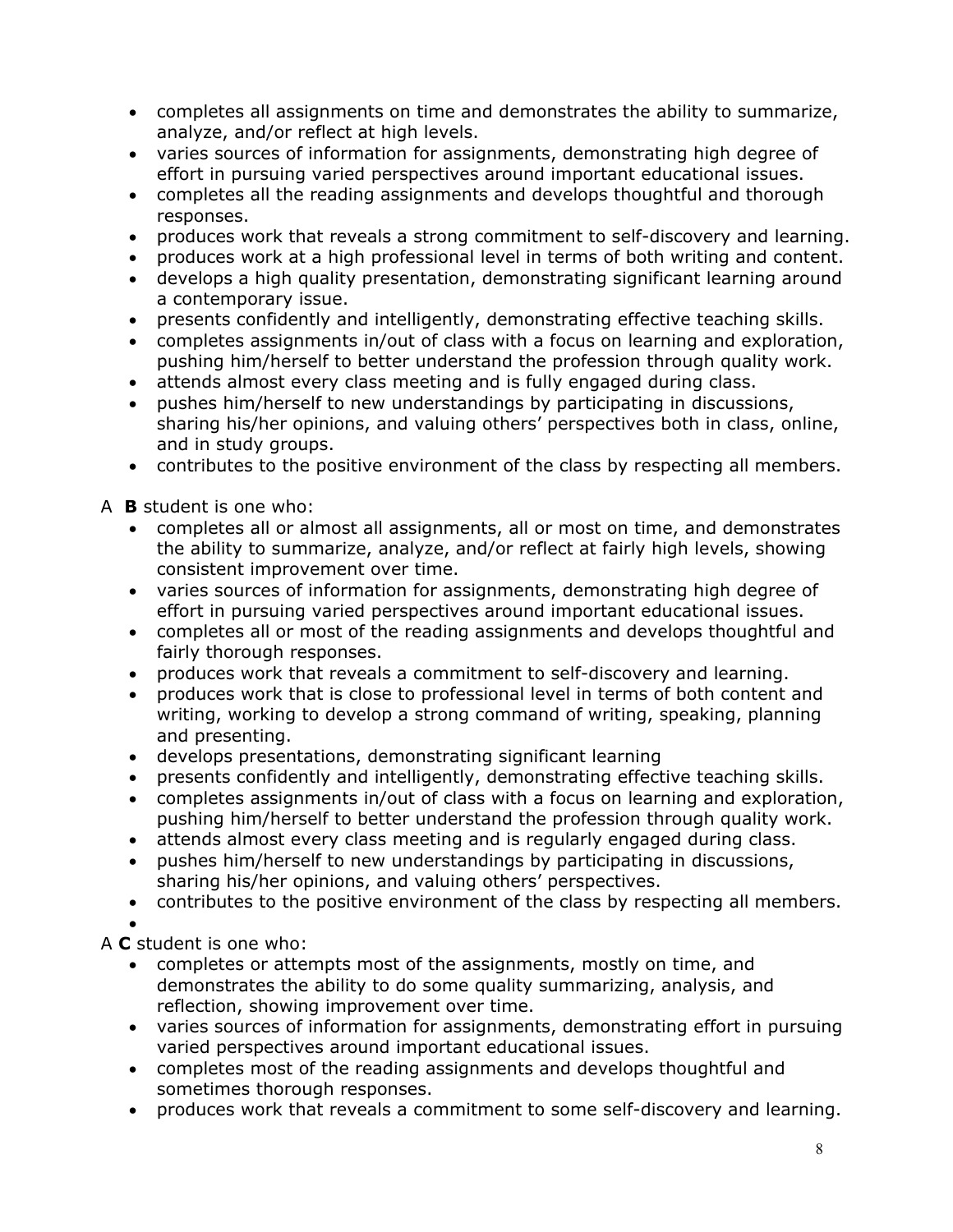- produces work that is not yet at a professional level in terms of both writing and content.
- develops a quality presentation, demonstrating learning around a contemporary issue.
- presents confidently and intelligently, demonstrating some effective teaching skills.
- completes assignments in/out of class with a focus on learning and exploration, pushing him/herself a little to better understand the profession.
- attends most class meetings and is often engaged during class.
- pushes him/herself to some new understandings by participating to a moderate degree in discussions, sharing his/her opinions, and valuing others' perspectives.
- contributes to the positive environment of the class by respecting all members.
- •

A **D** student is one who doesn't meet all of the minimal standards of a "C" student; "F" is earned by someone who hasn't completed significant portions of the required work and fails to meet the "C" student standards.

# **All University Writing Requirement**

In keeping with the All-University Writing Requirement, this course includes a writing component of at least 2,500 words (approximately 10 pages). This is administered in a variety of ways including formal writing requiring use of APA, informal, and electronic online discussions.

# **CSUSM Academic Honesty Policy**

"Students will be expected to adhere to standards of academic honesty and integrity, as outlined in the Student Academic Honesty Policy. All written work and oral assignments must be original work. All ideas/materials that are borrowed from other sources must have appropriate references to the original sources. Any quoted material should give credit to the source and be punctuated with quotation marks.

Students are responsible for honest completion of their work including examinations. There will be no tolerance for infractions. If you believe there has been an infraction by someone in the class, please bring it to the instructor's attention. The instructor reserves the right to discipline any student for academic dishonesty in accordance with the general rules and regulations of the university. Disciplinary action may include the lowering of grades and/or the assignment of a failing grade for an exam, assignment, or the class as a whole."

# **See posting in WEBCT for TENTATIVE Schedule/Course Outline**

\*Please note that modifications may occur at the discretion of the instructor. Student's cooperation and flexibility in response to changes will be noted as part of the participation assessment.